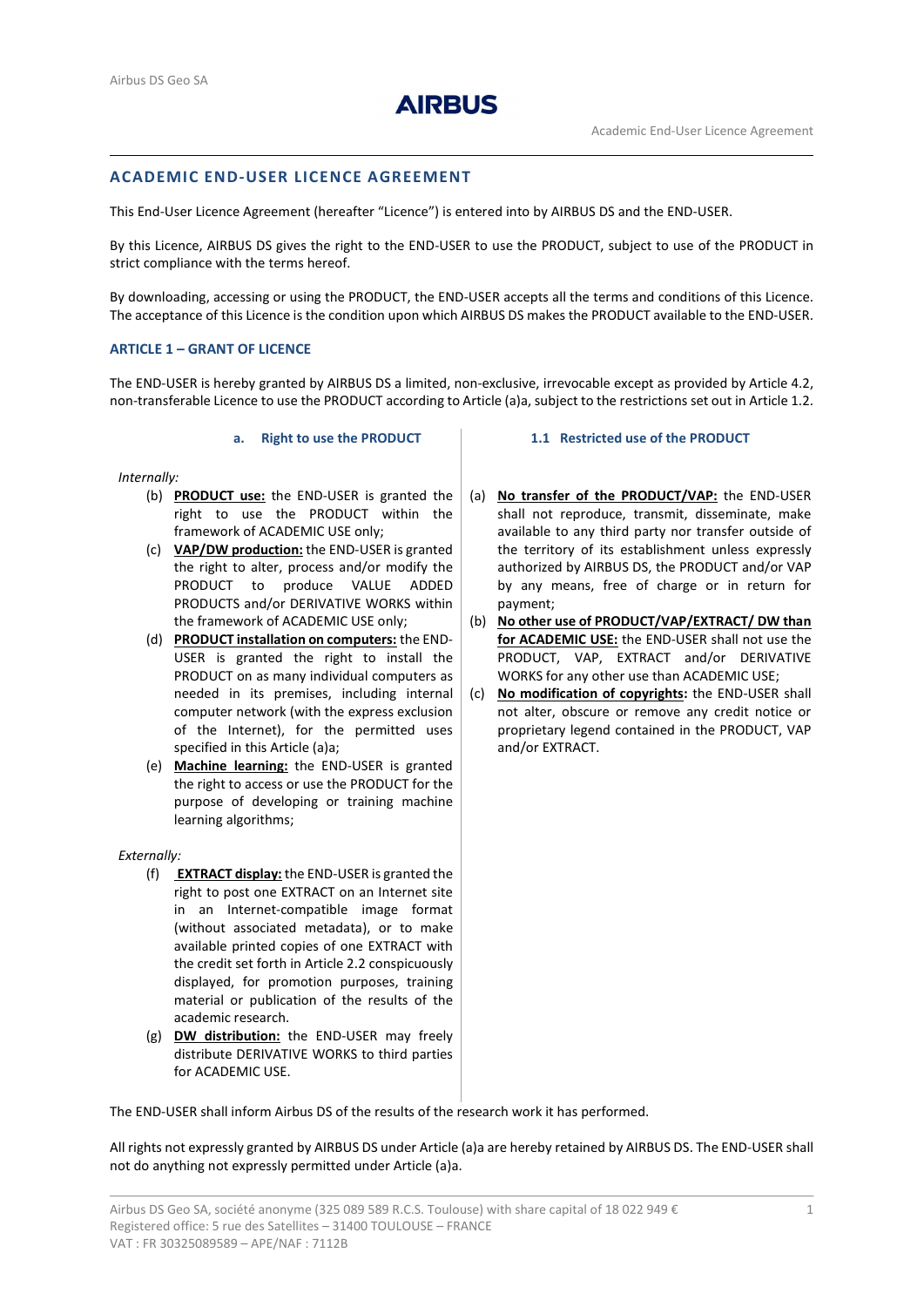## ARTICLE 2 – INTELLECTUAL PROPERTY RIGHTS

### 2.1 Property of the content and credit attribution

The data contained in the PRODUCT remain the property of each corresponding entity mentioned in Article 2.2.1. The PRODUCT, VAP and/or EXTRACT, when displayed or printed in accordance with Article (a)a, shall include the credits listed in Article 2.2.1 conspicuously displayed.

## 2.2 Intellectual Property Law

2.2.1 The PRODUCT is protected by the copyright law detailed in the table below and international copyright laws, as applicable.

| <b>PRODUCT</b>               | Entity owner                                 | Credit attribution                                                              | Protected under<br>copyright law |
|------------------------------|----------------------------------------------|---------------------------------------------------------------------------------|----------------------------------|
| SPOT 1 to 5<br>Pléiades      | Centre National d'Études<br>Spatiales (CNES) | "©<br>of<br><b>CNES</b><br>(vear<br>acquisition),<br>Distribution<br>Airbus DS" | French law                       |
| SPOT 6 and 7<br>Pléiades Neo | Airbus DS                                    | "© Airbus DS (year of<br>acquisition)"                                          | French law                       |

 2.2.2 The PRODUCT and the satellite imagery data contained therein are protected by articles L. 341-1 to 343-7 of the French Code of Intellectual Property Law as amended by the statute of 1 July 1998, relative to database copyright, and by similar statutes in European countries that have incorporated EU Directive n° 96/9 of 11 March 1996 on database copyright into their laws.

# ARTICLE 3 – WARRANTY – LIABILITY

- 3.1 Warranty. AIRBUS DS warrants that it has sufficient ownership rights in the PRODUCT to make it available to the END-USER under the terms hereof.
- 3.2 Disclaimer. AIRBUS DS does not warrant that the PRODUCT is free of bugs, errors, defects or omissions, and that operation of the PRODUCT will be error-free or uninterrupted or that all non-conformities will be corrected. It does not warrant that the PRODUCT shall meet the END-USER's requirements or expectations, or shall be fit for the END-USER's intended purposes. There are no express or implied warranties of fitness or merchantability given in connection with the use of the PRODUCT or any other warranty. AIRBUS DS disclaims all other warranties or liabilities not expressly provided in Article 3.1.
- 3.3 Liability. In no event shall AIRBUS DS, nor its licensors, be liable for any claim, damage or loss incurred by the END-USER, including without limitation indirect, compensatory, consequential, incidental, special or punitive damages arising out of the use of or inability to use the PRODUCT, and shall not be subject to legal action in this respect.

The financial cumulative liability of AIRBUS DS and its licensors shall in any case not exceed the fees paid by the END-USER for the product(s) giving rise to the claim.

## ARTICLE 4 – TERM AND TERMINATION

4.1 Licence term. The Licence shall run from the date the PRODUCT is made available to the END-USER and shall be perpetual, unless terminated pursuant to Article 4.2. It is granted free of royalties.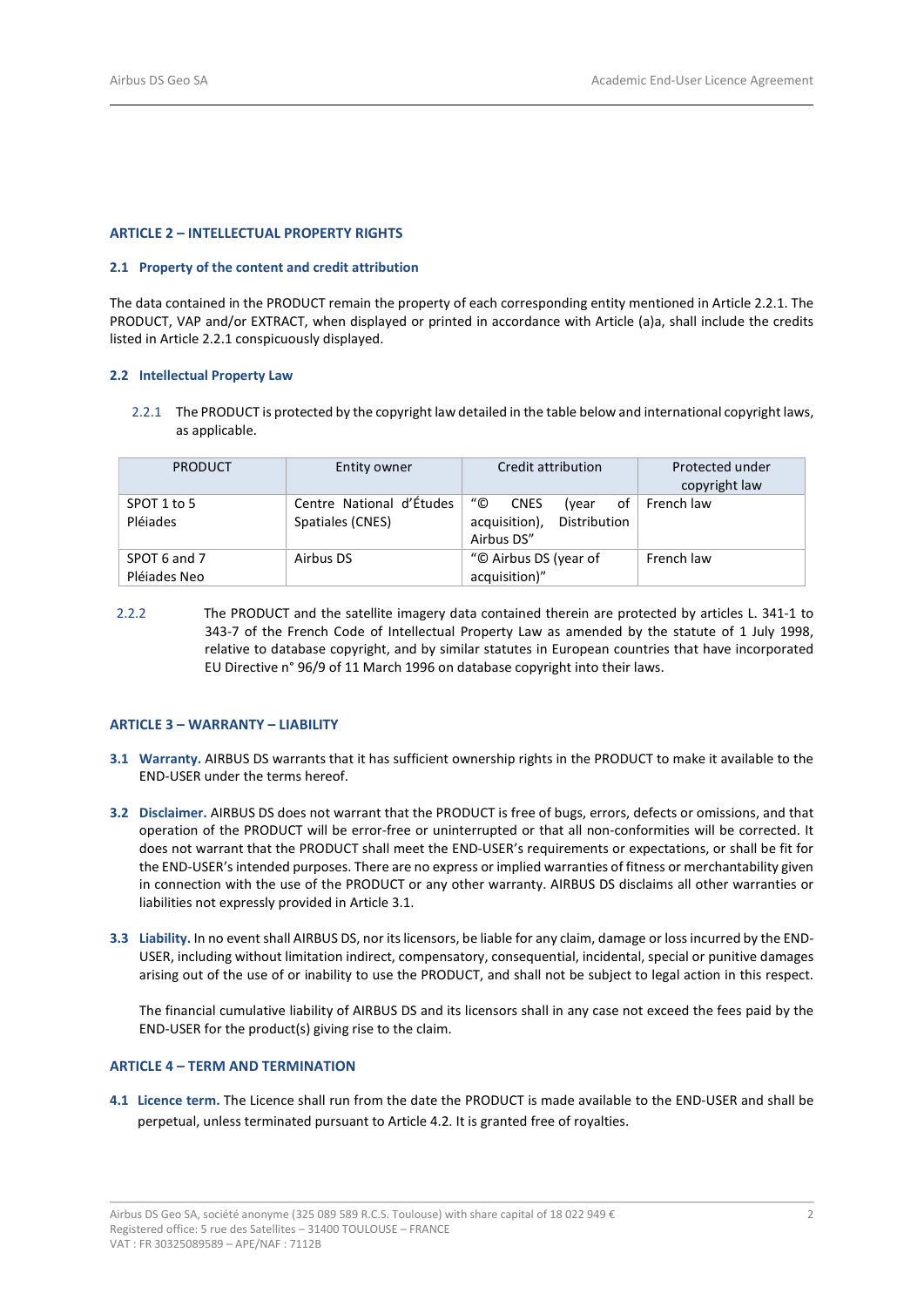- 4.2 Termination for END-USER's breach of Licence. AIRBUS DS may, in addition to all other remedies to which it may be entitled under this Licence or by law, terminate this Licence by notice in writing if the END-USER breaches any of its provisions. The END-USER shall have no claim to any kind of indemnity in this case.
- 4.3 Duties upon termination. Upon termination of this Licence, the END-USER shall permanently delete the PRODUCTS and VAPs from all devices, destroy any copies on disk, and cease displaying any EXTRACT. Within 10 days following termination, the END-USER shall certify to AIRBUS DS in writing that all copies of all PRODUCTs, VAPs and any EXTRACT have been destroyed.

### ARTICLE 5 – GOVERNING LAW AND JURISDICTION

This Licence is governed by the laws of France. All disputes shall be referred to the courts of Paris, France.

#### ARTICLE 6 – GENERAL TERMS

- 6.1 Assignment. The END-USER shall not transfer part or all of this Licence.
- 6.2 Severability. In the event that any provision of this Licence is declared invalid or unenforceable, the remaining provisions hereof shall be applicable.

## ARTICLE 7 – DEFINITIONS

"ACADEMIC USE": means the use of the PRODUCT by or on behalf of the END-USER, within the facilities of such END-USER, solely for educational purposes such as academic teaching (student instruction and demonstration) and/or academic research. ACADEMIC USE excludes any competitive analysis (such as benchmarking) and any commercial or consulting activities.

"AIRBUS DS": means Airbus DS Geo SA.

"DERIVATIVE WORKS" or "DW": means any derivative of the PRODUCT developed by the END-USER, which does not contain any imagery data from the PRODUCT and is irreversible and uncoupled from the PRODUCT. By express exception, any Digital Elevation Model or Digital Terrain Model derived from a PRODUCT shall never be considered as DERIVATIVE WORKS.

"END-USER": means the academic organization (either a university, college, technical training institute or school) duly accredited which has accepted this Licence to be supplied with the PRODUCT, including its possible offices and campuses within the same country.

"EXTRACT": means an extract or screenshot of a PRODUCT or VAP in a secure, non-extractable, and non-downloadable format that prohibits manipulation of any pixel or metadata contained in the PRODUCT or VAP as follows :

(i) 2048 x 2048 pixels ; and

(ii) at a resolution no better than resolution of imagery at which the EXTRACT was captured ;

(iii) as an image file (.pdf, .jpeg, .tiff, .png, .bmp, .gif) or any format without georeferencing information, with or without rasters or vectors on top; and

(iv) properly attributing the copyright imagery.

"PRODUCT": means the satellite product supplied to the END-USER.

"VALUE ADDED PRODUCT" or "VAP": means any product developed by the END-USER, which contains imagery data from the PRODUCT that has been significantly modified through technical manipulations and/or addition of other data. By express exception, any Digital Elevation Model or Digital Terrain Model derived from a PRODUCT shall always be considered as a VAP.

# In full and unconditional acceptance,